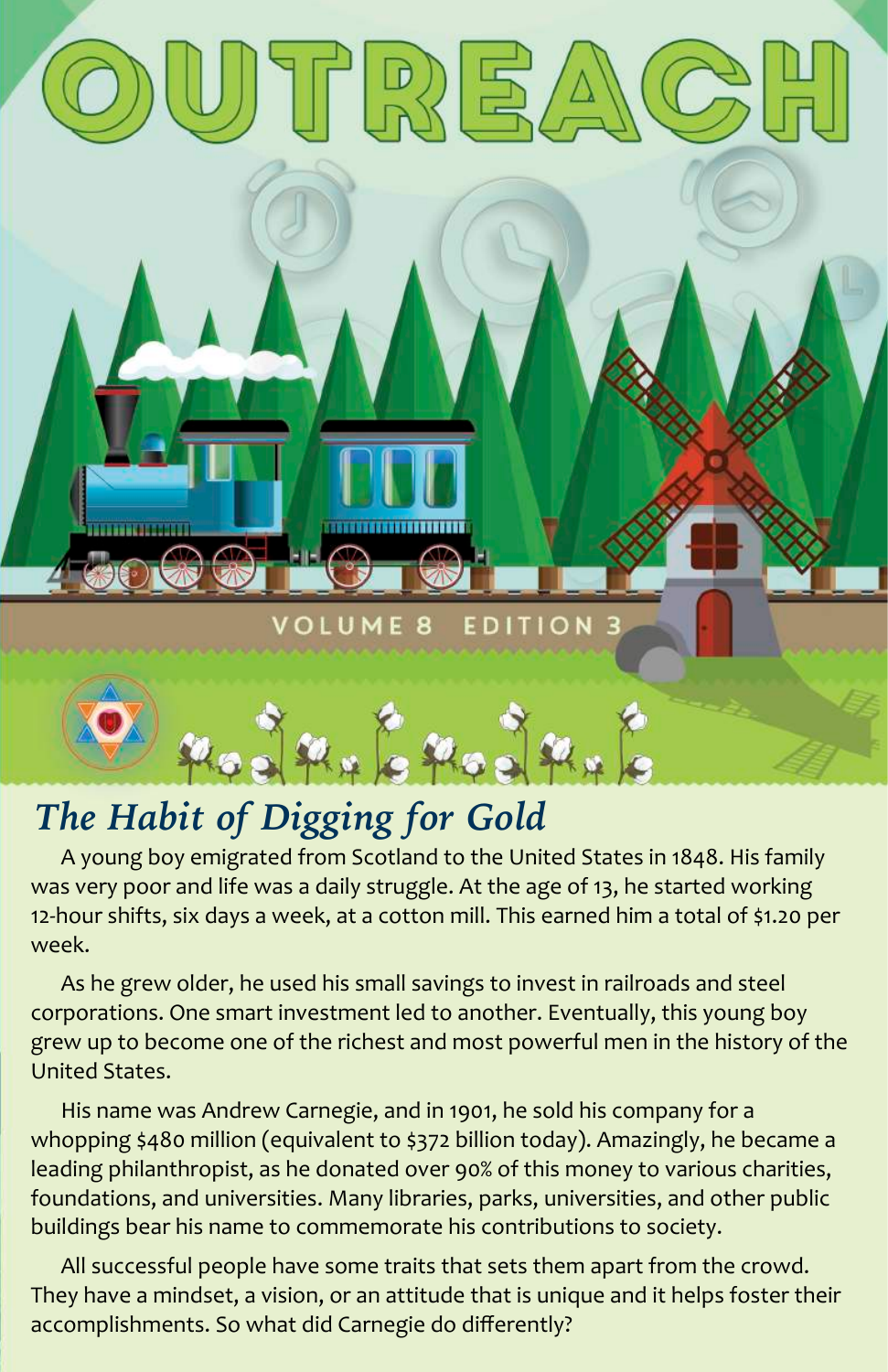One day, a reporter asked Carnegie, "Being such a wealthy and successful businessman, you have to interact with so many people. These people are usually other greedy businessmen eyeing your money. So how do you deal with them?"

Carnegie replied, "Dealing with people is like digging for gold. When you go digging for gold, you have to remove tons of dirt just to get one ounce of gold. But when you go digging, you don't go looking for dirt, you go looking for gold."

The reporter was confused, so Carnegie continued, "There is something positive in every person and every situation. Many times, we have to dig deeper to find the positive because it may not be apparent. I try digging for gold in other people and in tough situations. Sometimes it's difficult to find, but I always try."

> Looking only for the positive attributes all the time, especially when dealing with others, is a powerful technique that can help develop a strong mindset. It not only helps us to be happy, but allows us to be more creative, energetic, and focused—which is

definitely a unique recipe for success. We are constantly surrounded by other people. And so, developing a habit of digging for the good in others is perhaps the single easiest way to keep our happiness intact.

Guruhari Hariprasad Swamiji routinely says,

*"When a person is born, Bhagwan gifts them with at least one virtue—at least one noble quality that is more prevalent in that person as compared to others.*

In fact, if we really sit down and think it over, we *"*would be able to recognize at least one virtue in others that we may be lacking. It could be something as simple as their positive or calm reaction to a tough situation, in which we would probably become easily agitated. Or it could be their kind-hearted personality, the sweetness in their speaking-style, or their gritty nature. There is always something good in others that we may lack. We just need to simply recognize that virtue.

> Seeking virtues in others helps to bring families, friends, and even enemies together. If we value the virtues of others, it makes living together much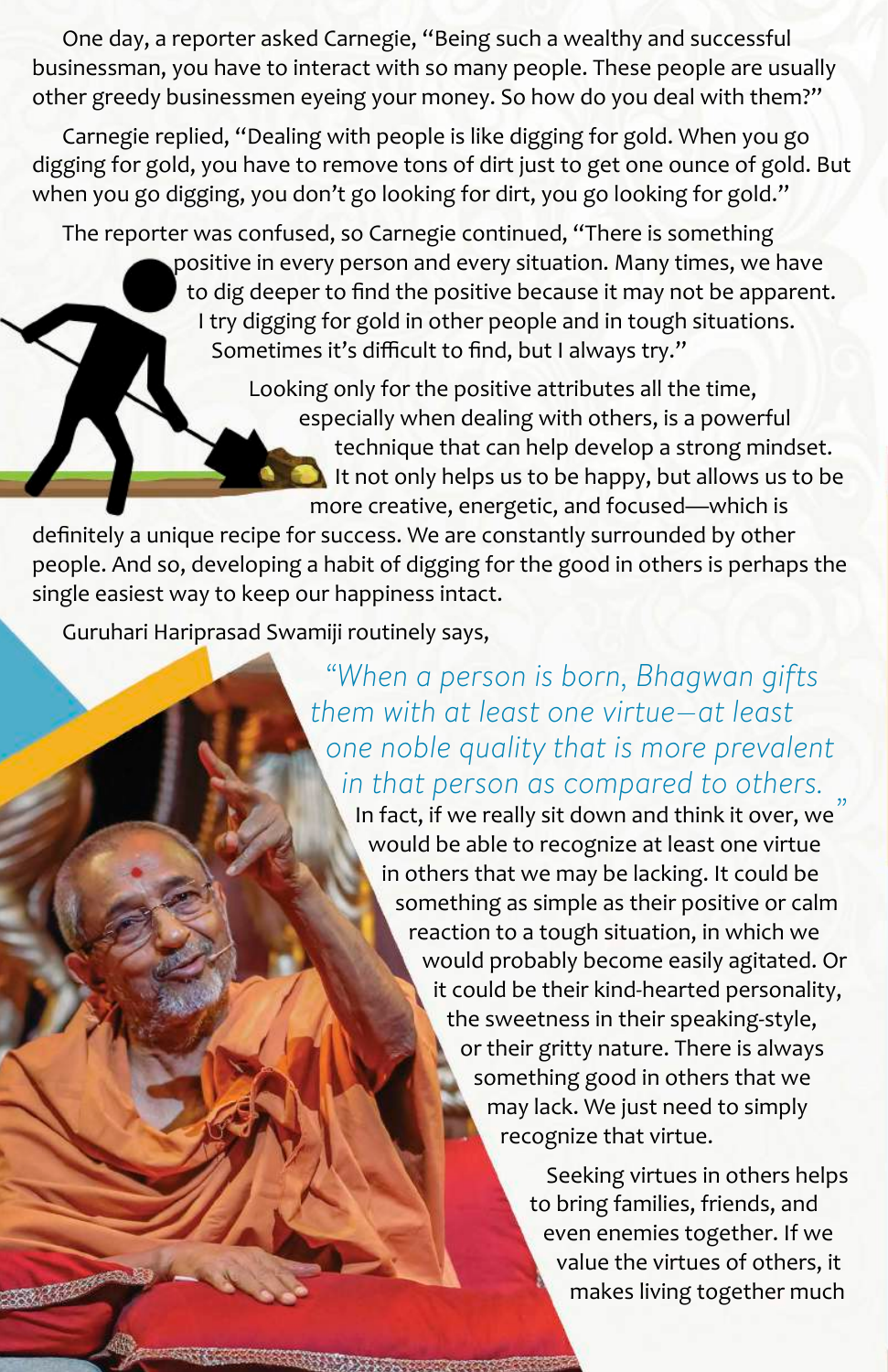more enjoyable. Not to mention, we would certainly spend less time in a depressed mindset and our arguments with others would decline.

But perhaps the greatest benefit of a positive mindset is best explained by Gunatitanand Swami. He states, "A person can reach the ultimate spiritual state of bliss *(brahmroop)* by simply thinking and speaking of others' virtues. And for this, there is no physical efforts required." [*Swami Ni Vaato 4-140*]

It may be difficult to see virtues in others for various reasons, but we can start at this moment with the people around us. Trying to see just one virtue per day in others is the first step. And when we cannot see any virtue, praying and doing bhajan for a few minutes will certainly bless us with a positive mindset to see the virtues of others.

Anger Fear Disgust Happiness Sadness Surprise Neutral Anxiety Love Depression Contempt Pride Shame Envy

Cool Fact

Our mood, our mindset, and our emotions can all influence our body. Researchers at Finland's Aalto University revealed how emotions are literally experienced through the body. Studying the emotional responses of the body of over 700 participants, they charted how different emotions trigger different levels of sensation throughout the body. High levels of sensation are represented with warmer hues, and low levels with bluer hues. A positive mindset that leads to happiness can actually stimulate and energize the entire body!

*A self-proclaimed genius challenges a person who seemed to be an idiot. The genius says, "Every question I ask you that you do not know the answer to, you have to give me \$5. And if you ask me a question that I cannot answer then I will give you \$500." The idiot agrees.* 

*The genius then asks, "How many continents are there in the world?" The idiot does not know and hands over \$5.* 

*The idiot says, "Now let me ask. What animal stands with two legs but sleeps with three?" The genius searches very hard for the answer but gives up and hands over \$500.*

*The genius, now frustrated, says, "I cannot believe I lost. By the way, what was the answer to your question?" The idiot hands over \$5 and walks away.*

laugh OUT loud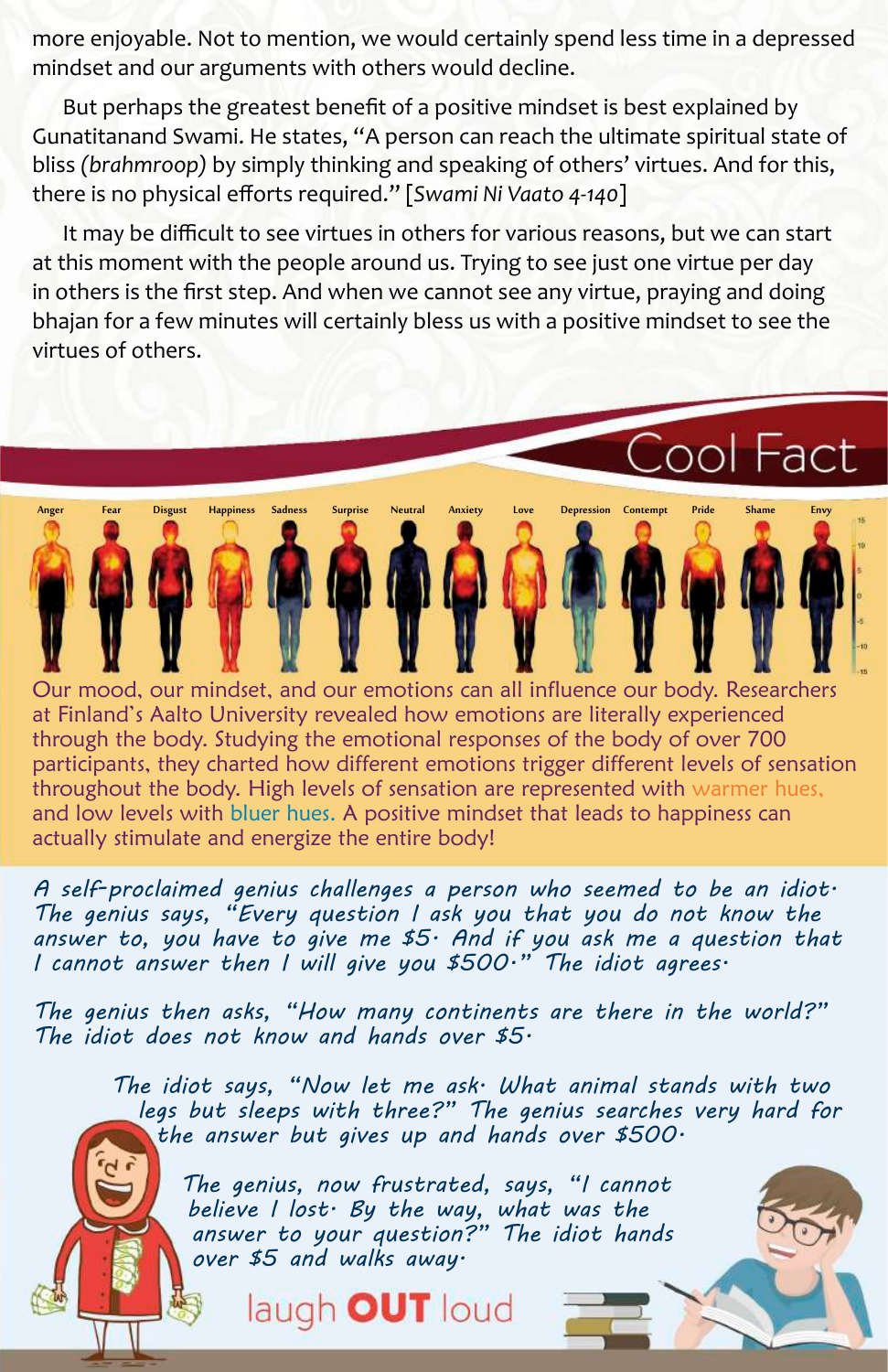### A Divine Vision by the Divine

People around the world strive to cultivate positive traits in their lives. These traits can help deal with social problems, achieve success and even remain happy. Thousands of motivational books are sold and millions of speeches are delivered to outline techniques on how to imbibe such attributes.

Bhagwan Swaminarayan and Guruhari Hariprasad Swamiji have prescribed just one technique: in any situation, seek only the positive. This one supreme technique encompasses all endeavors. But what does it mean to really use this technique in our lives? Let us take inspiration from an extraordinary incident from the life of Yogiji Maharaj.

Once, Yogiji Maharaj (also known as Bapa) arrived at the temple in the town of Bochasan after completing a long journey. Bapa insisted on having Thakorji's darshan. Prabhudasbhai held Bapa's hand and assisted Him to the temple.

While walking up the stairs, they met the temple's *kothari*. A *kothari* is a central person who handles the financial matters and social dealings of the temple. Entrusted with such major responsibilities, the *kothari* is generally hard at work and busy with his duties, especially since he is held accountable for all affairs. Yet, the *kothari* of the Bochasan temple appeared to be everything but busy. In fact, he was freely lying down on the bench, fast asleep!

How would we respond seeing such a sight? As a third-party passerby, maybe this would not affect us. But let's consider the situation from Bapa's perspective. Bapa was the *mahant*, or leader, of the entire Bochasan temple. On the one hand, He had the full authority to make the final decision on all matters and to instruct every person at the temple on what to do. Moreover, if a person was not completing his assigned duty, Bapa had the authority to advise him or even scold him as required.

Yet, what did Bapa do in this situation? Bapa slowly and quietly approached the *kothari*, who was still sound asleep, and stood by him. Bapa then closed his eyes and did *dhun* (chanting of the Swaminarayan *mahamantra*). After a few minutes of *dhun*, Bapa softly touched the *kothari's* feet with great reverence while bowing down.

Seeing this, Prabhudasbhai was puzzled. Why did Bapa do *dhun*? What is He trying to teach me? Curious to better understand Bapa's actions, he asked, "Bapa, why did you just do *dhun*?"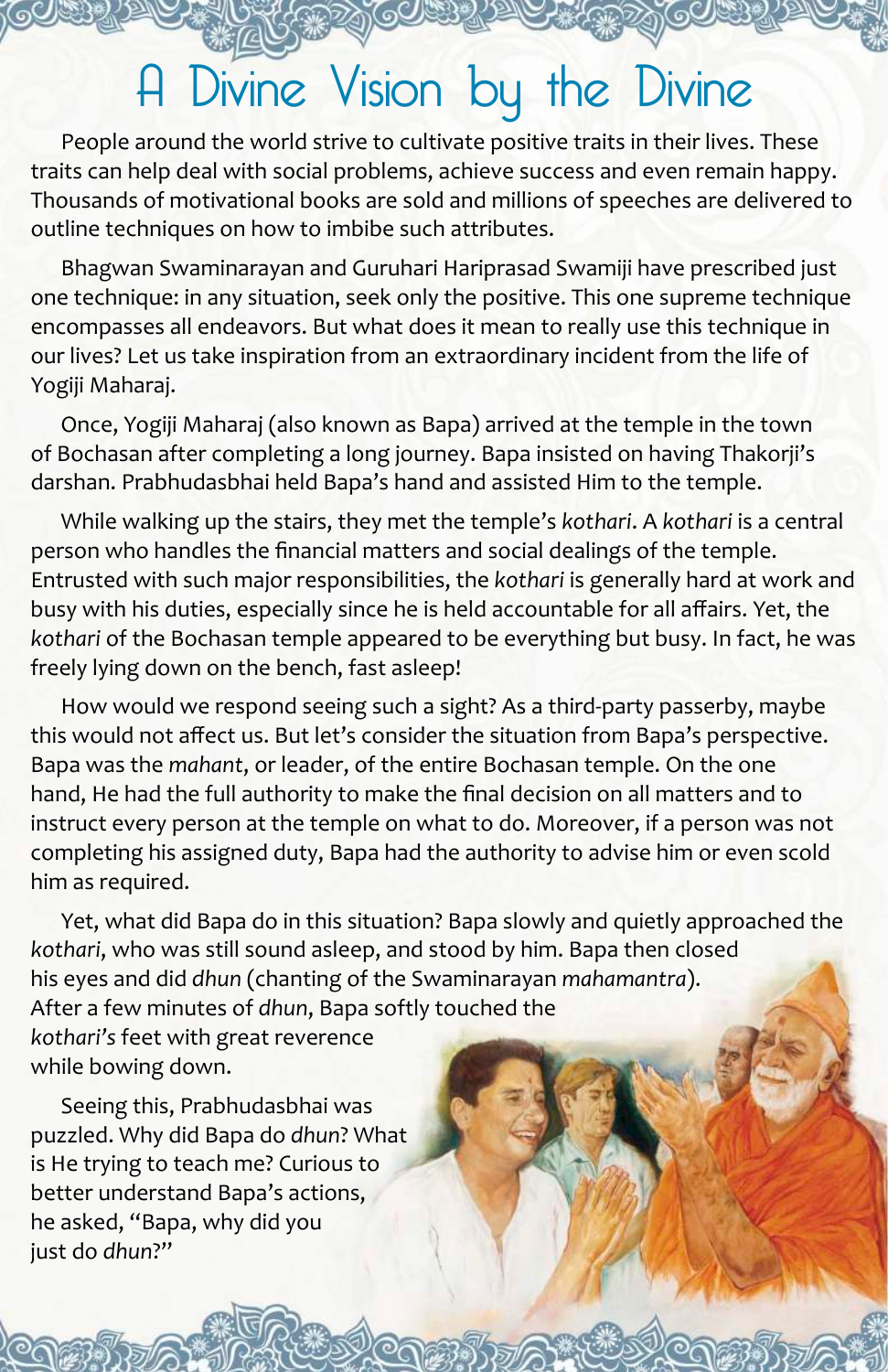Bapa smiled and replied, "Guru! Sometimes I have a hard time falling asleep at night and this *kothari* is sleeping in such peace. I prayed to Shastriji Maharaj that I, too, can get such sound sleep!"

An elder devotee named Haka Khachar, who witnessed this entire situation, could not tolerate the thought of this *kothari* publically sleeping in such a manner! Moreover, he felt that Bapa should not have to bow down to such an incompetent fellow, who is not even performing his duties. Brewing with anger, Haka Khachar marched towards the *kothari*.

Right when he was about to yell at the *kothari* and wake him up, Bapa gently stopped him and took him aside. With full glory and humbleness, Bapa whispered, "Haka Khachar! I know how much seva this *kothari* has done for this temple. Even if I were to rinse his feet with water and drink it for the rest of my life, it still would not equate to the amount of seva this *kothari* has performed…" Haka Khachar was moved by Bapa's words and had nothing more to say.

What a divine vision! First and foremost, Bapa did not wake up the *kothari*, nor did He scold him. Instead, He instantly took only the positive attributes from the situation and the individual, while bypassing the rest.

Moreover, Bapa not only remained positive, but he kept those around him positive as well. The situation was such that it had seemingly no positive aspect or merit. But Bapa extinguished the erupting fire in the eyes of the elder devotee, simply by sharing the utmost glory of Bhagwan's devotee. This is the vast difference between the vision of an ordinary man and the vision of an extraordinary, divine saint.

Each of us live with a certain understanding; a deeply ingrained understanding of how others should think, talk, and behave in a given situation. Moreover, when they do not live up to our expectations, we find it difficult to see a positive quality in them. At such times, we can dwell into the inspirational lives of such Gunatit Purusho for strength to stay positive.

Let us pray that we, too, can fully immerse ourselves in the virtues of *Bhagwan* and His devotees. Let us strive to seek only the positive in the people and situations around us. In return, the graceful Bhagwan Swaminarayan and Swamiji will surely bless us with His divine vision and bliss.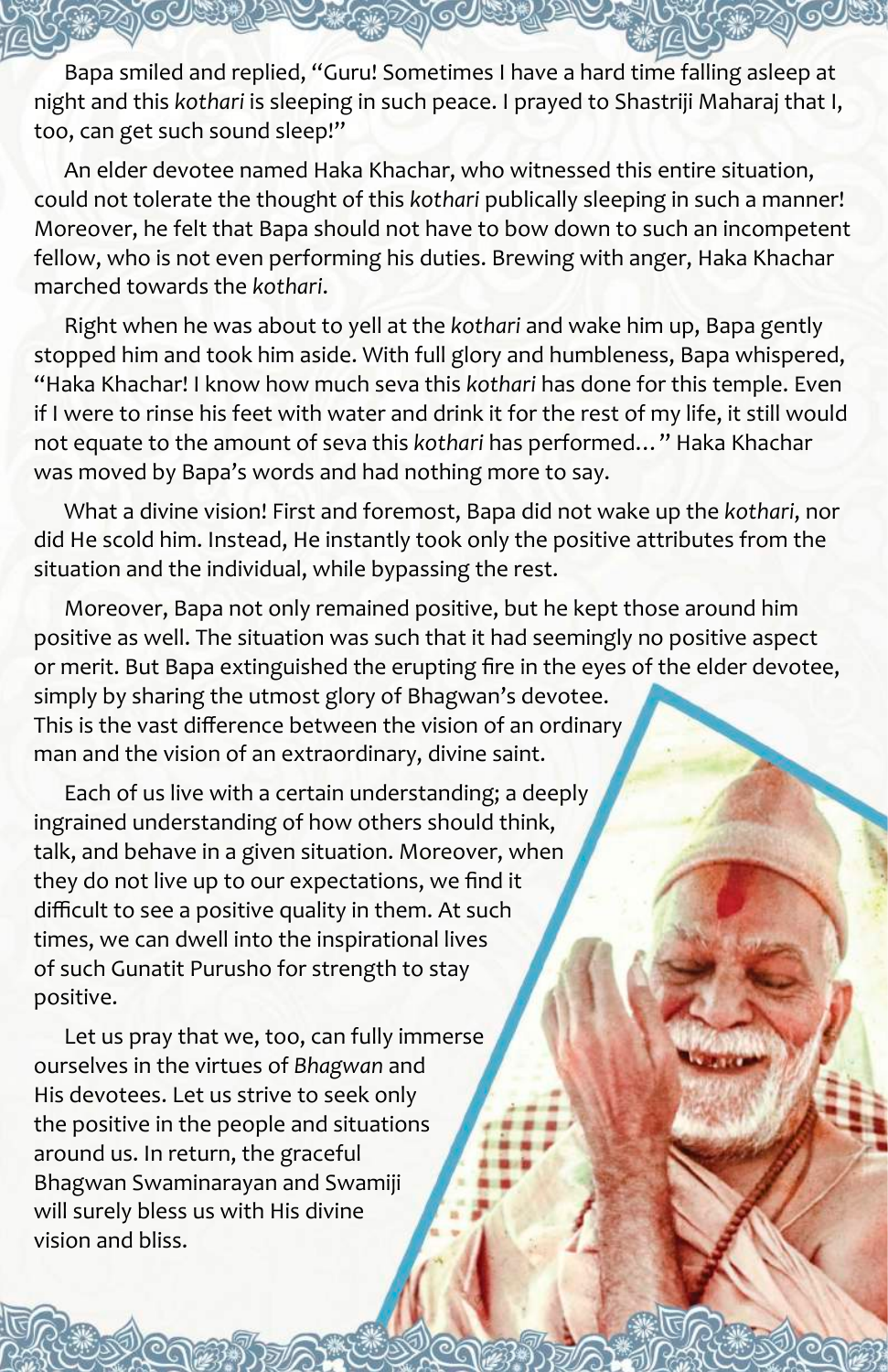# Dwelling into Swamiji's Life

Developing the habit of seeing only positive qualities in others will keep us fresh, spirited, and allow us to enjoy each moment. It may seem difficult to keep an ever positive mindset, especially since we have to deal with so many people throughout the day. However, it is definitely possible with guidance from Guruhari Hariprasad Swamiji.

Swamiji is the personification of positivity. His every word and every action is filled with such divinity, nobility, and positivity that it truly inspires each person in His contact to live a positive life. Through His grace, Swamiji once described how we can develop an ever-positive mindset into our lives.

Swamiji once said, "Since I have been in Yogiji Maharaj's association [starting in 1954 as a youth], I have maintained one great nature. It is that even if a person who is filled with 99 negative traits out of a 100, then I do not see those 99 negative traits. I see only the one positive trait in that person. I practiced to focus on seeing only positive traits in others, even if that person only had one virtue. To develop such a positive-seeking nature, I spent six months staying up until 3:00 AM every night [doing bhajan and thinking of others' virtues]. As a result of this effort, I received blessings [for an ever-positive mindset]."

Swamiji always had a positive attitude, but He took it upon Himself to exemplify the path required for us to develop such an attitude.

A firm resolution and practice of seeing only positivity, combined with sincere bhajan and prayer, is the path that Swamiji exemplified to us.

Every single person has at least one positive trait. If we want to be happy, then it is our responsibility to think and focus only the virtues of others while bypassing any negativity we perceive. And if we see negativity in anyone at any time, we must do bhajan and prayer at night, ask for forgiveness from Bhagwan, and remind ourselves about the positive attributes of that person.

Our sincere effort in doing this will ensure we receive blessings from Swamiji. And as a result, the day will come when we, too, will be able to see the one positive trait in a person that may have 99 other flaws!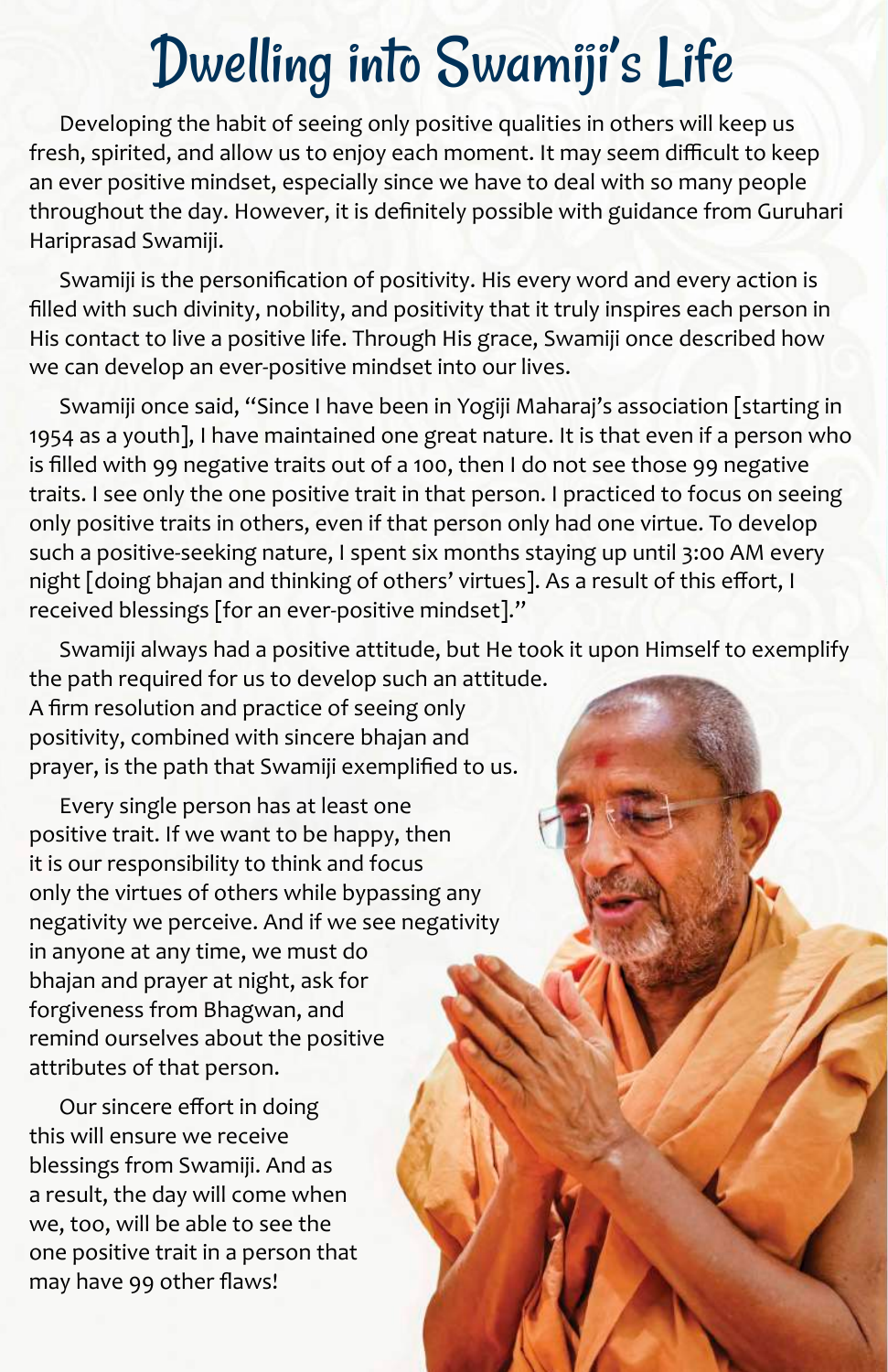# Four Simple Ways to Reprogram Your Mind for Positivity

## **Ask a Friend**

Two heads are better than one. Your friend may see something positive in a person that you may have missed.

## **Be a Detective**

Look for clues. Their virtues may not be clearly evident at all times, but be vigilant. When you do see a virtuous action in others, make a mental note of it.

### **Walk in Their Shoes**

We may not know what they are going through. And so, it is easier to see the best in people if we take the time to understand their background and experience.

### **Bhajan and Prayer**

Introspect at night to analyze all the times throughout the day when a negative thought arose about someone. Then do bhajan, think about the positive attitude of inspirational saints [i.e. Gunatit Purusho], and make a prayer.



#### Lasting Thought

When a saint or a leader speaks virtues of others and if we truly enjoy it, then that virtue will become ours. And if you cannot see the virtue, but believe 100% that the person will eventually have the virtue, then the virtue will also become ours.